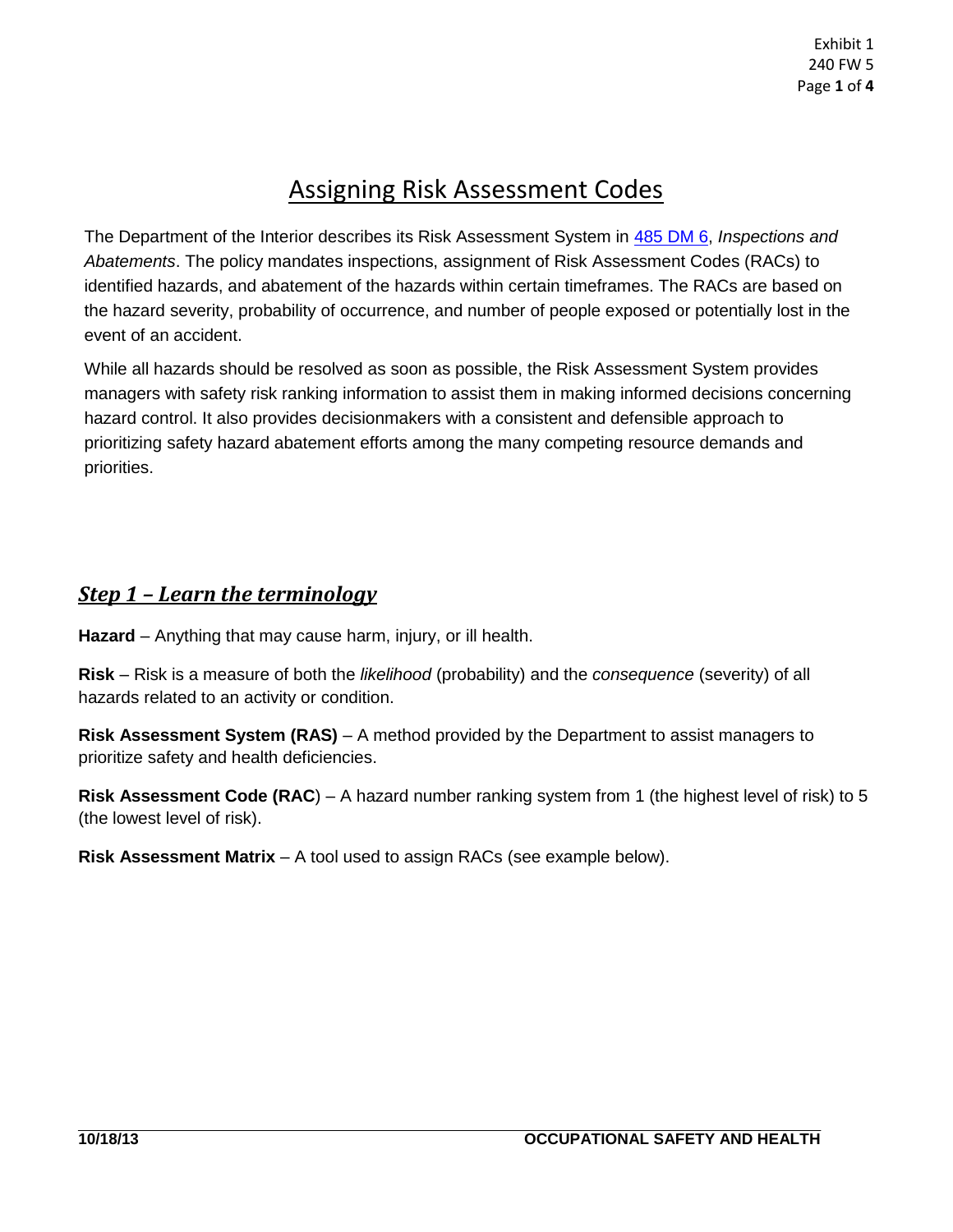#### *Step 2 – Using the RAC Matrix Tool, assigning a code*

Evaluate each deficiency based on both the **likelihood** (probability) of an outcome occurring and the **consequence** (severity) of a potential outcome. The junction on the matrix indicates the RAC number for that deficiency (hazard, condition, activity).

**Likelihood Code** – Code (A through D) indicating the probability or chance of an event actually occurring:

**A.** *Frequent* – Immediate danger to the health and safety of the public, staff, resources, or property; occurs frequently or continuously.

**B.** *Likely* – Probably will occur in time if not corrected, or probably will occur one or more times during the life of the system.

**C.** *Occasional* – Possible to occur in time if not corrected.

**D.** *Rarely* - Unlikely to occur, may assume exposure will not occur.

**Consequence Code** – Code (I through IV) indicating the severity of consequence resulting from exposure to a hazard:

- **I.** *Catastrophic* Imminent and immediate danger of death or permanent disability, chronic or irreversible illness, major property or resource damage.
- **II.** *Critical* Permanent partial disability, temporary total disability greater than 3 months, significant property or resource damage.
- **III.** *Significant* Hospitalized minor injury, reversible illness, period of disability of 3 months or less, loss or restricted workday accident, compensable injury or illness, minor property or resource damage.
- **IV.** *Minor* First aid or minor medical treatment. Presents minimal threat to human safety and health, property, or resources, but is still in violation of a standard.

| The junction on the matrix where<br>likelihood meets consequence<br>indicates the RAC<br>number for that deficiency<br>(hazard, condition, activity). |                          | Likelihood (probability) |                         |                         |             |  |
|-------------------------------------------------------------------------------------------------------------------------------------------------------|--------------------------|--------------------------|-------------------------|-------------------------|-------------|--|
|                                                                                                                                                       |                          | A<br>Frequent            | B<br>Likely             | Occasional              | D<br>Rarely |  |
| Conteguerry Ce                                                                                                                                        | Catastrophic<br>$\bf{l}$ | 1                        |                         | $\overline{2}$          | 3           |  |
|                                                                                                                                                       | Critical<br>$\mathbf{I}$ | 1                        | $\overline{2}$          | $\overline{\mathbf{3}}$ | 4           |  |
|                                                                                                                                                       | <b>III</b> Significant   | $\overline{2}$           | $\overline{\mathbf{3}}$ | 4                       | 5           |  |
|                                                                                                                                                       | Minor<br>IV              | 3                        | 4                       | 5                       | 5           |  |
|                                                                                                                                                       |                          | <b>RAC Code Numbers</b>  |                         |                         |             |  |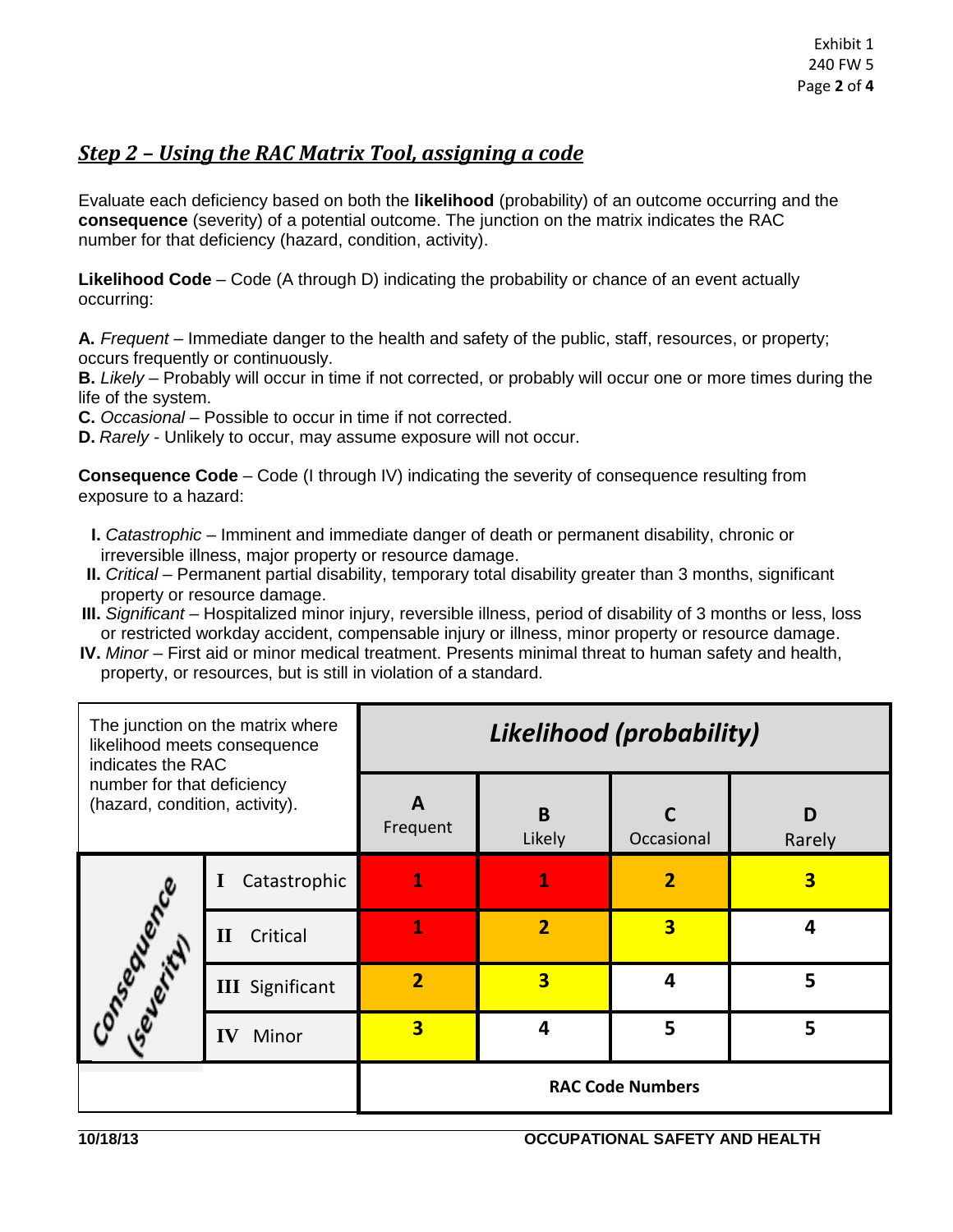| <b>RAC</b>                                                                                                                                                                                                 | <b>Initial Abatement Timeframe</b>                          |  |  |
|------------------------------------------------------------------------------------------------------------------------------------------------------------------------------------------------------------|-------------------------------------------------------------|--|--|
| 1 Critical<br>Represents an immediate danger to life, health,<br>property, or infrastructure and requires emergency<br>correction or control of the hazard to a lower level<br>of risk.                    | As soon as possible within that work shift.                 |  |  |
| 2 Serious<br>Represents a high level of threat to life, health,<br>property, or infrastructure and requires hazard<br>correction or control of the hazard to a lower level<br>of risk as soon as possible. | As soon as possible, but no later than 15<br>calendar days. |  |  |
| <b>3 Moderate</b><br>Represents a medium level of risk to life, health,<br>property, or infrastructure, with correction planned<br>and completed, or hazard controlled to a lower level<br>of risk.        | Within 12 months.                                           |  |  |
| 4 Minor<br>Represents a low level risk, with correction planned<br>and completed, or hazard controlled to a lower level<br>of risk.                                                                        | Within 1 budget cycle (no longer than 2 years).             |  |  |
| 5 Negligible<br>Represents the lowest level risk and is<br>considered minor. The correction of these risks<br>can be planned in out-years.                                                                 | Incorporate abatement into the 5-year plan.                 |  |  |

### *Step 3 – Apply a Risk Assessment Code according to RAC description*